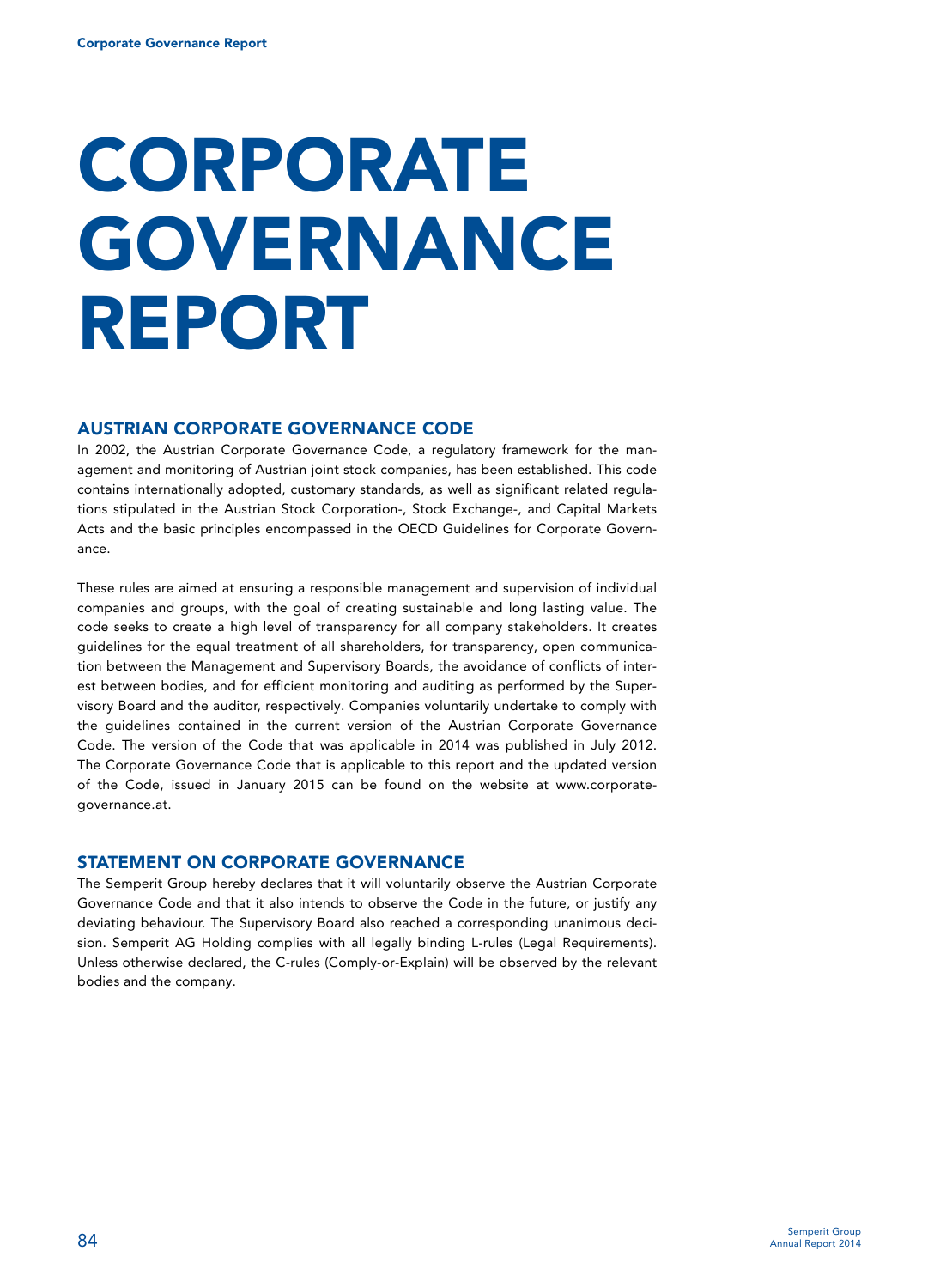# **MANAGEMENT BOARD**

#### **Composition and function of the Management Board**

The Management Board leads the company and consists of four members. It has full responsibility for managing the company for the benefit of the enterprise while considering the interests of shareholders and employees as well as the public interest (L-rule 13).

Internal rules of procedure regulate the allocation of business responsibilities and cooperation between members of the Management Board. Decisions of primary importance are taken by the Board as a whole. The Management Board itself assumes communication tasks that have a significant impact on how the company is perceived by its stakeholders. Legally binding regulations, the Articles of Association, and the internal rules of procedure laid down by the Supervisory Board form the basis for corporate management. In addition, behavioural guidelines are also contained in the Austrian Corporate Governance Code.

#### **Cooperation between the Management and Supervisory Boards**

The Management Board and Supervisory Board are committed to managing the company in accordance with the principles of good corporate governance. This management takes place in open discussions between the Management Board and the Supervisory Board as well as within these corporate bodies. Among other things, the Management Board's internal rules of procedure govern the Management Board's ongoing reporting to the Supervisory Board.

The strategic direction of the company is determined in close cooperation between the Management Board and the Supervisory Board and is discussed in Supervisory Board meetings held at regular intervals. The Supervisory Board determines the allocation of departments and responsibilities in the Management Board, as well as decides those transactions requiring its explicit authorisation in accordance with statutory provisions. Furthermore, the Supervisory Board supports the Management Board in managing the company, particularly when decisions of fundamental importance are to be made.

# **CORPORATE BODIES OF SEMPERIT AG HOLDING: MANAGEMENT BOARD**

# **Thomas Fahnemann**

Chairman of the Management Board since 14 April 2011; previously Deputy Chairman of the Management Board since joining the company on 1 December 2010; period of office ends on 31 December 2016

Responsibilities: Medical Sector, which includes the Sempermed segment; Industrial Sector, consisting of the Semperflex, Sempertrans, and Semperform segments; Corporate Development & Strategy, Procurement & Logistics, Human Resources, Communications.

Following his studies in business administration in Mainz, Germany, Thomas Fahnemann, born in 1961, completed an Executive MBA Program at Northwestern University in Chicago. Thomas Fahnemann began his professional career with Hoechst AG in Frankfurt in 1983. He subsequently assumed several executive positions in Germany and in the USA. In 1995, he was appointed Group Department Manager for Trevira in North Carolina, USA, and starting in 1998, served as Chief Operating Officer for KoSa in Houston, USA. In 2003, he became CEO and Chairman of the Management Board of Lenzing AG in Austria. From 2009 to 2010, he was Chairman of the Management Board of RHI AG, Vienna. He holds no Supervisory Board mandates in other companies that are not included in the consolidated financial statements pursuant to C-rule 16 of the Austrian Corporate Governance Code.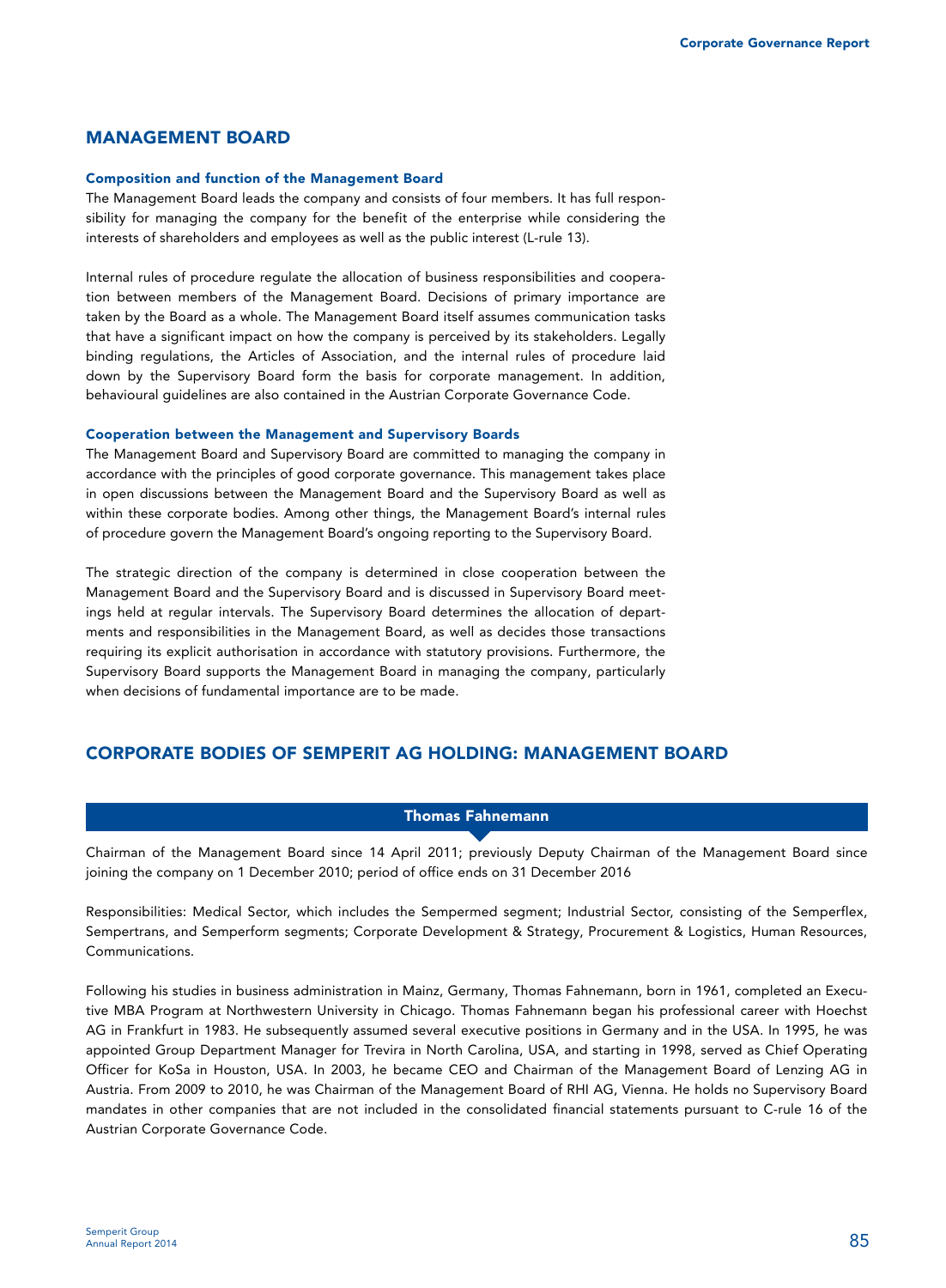## **Johannes Schmidt-Schultes**

Member of the Management Board since 15 April 2011; Chief Financial Officer (CFO); period of office ends on 30 April 2017

Responsibilities: Accounting & Reporting, Planning & Financial Controlling, Tax, Treasury, Investor Relations, Internal Audit, Risk Management, Legal, Compliance.

Johannes Schmidt-Schultes, born in 1966, concluded his studies in economics at the University of Hanover, Germany, in 1993. In 1996, he earned a doctorate at the Ludwig Maximilian University in Munich, Germany. He studied abroad at Aston University in Birmingham, UK, as well as at the University of California in Berkeley, USA. During his tenure as a university assistant, Johannes Schmidt-Schultes worked for the strategy consultants Bain & Company in Munich. From 1996 to 1999, he served as Head of the Department of Investment Controlling and Group Development at VIAG AG in Munich, and from 1999 to 2001, he was Managing Director of Finance for Kloeckner & Co in Vienna. In 2001, he moved to Deutsche Telekom Group – first as CFO of T-Mobile Austria in Vienna and then, from 2004 to 2007, of T-Mobile UK in Hatfield, UK. From 2007 to 2011, he was Deputy Chief Financial Officer of the Australian telecommunications company Telstra Corporation in Melbourne, Australia. He holds no Supervisory Board mandates in other companies that are not included in the consolidated financial statements pursuant to C-rule 16 of the Austrian Corporate Governance Code.

# **Richard Ehrenfeldner**

Member of the Management Board since 1 October 2001; Chief Technical Officer (CTO); period of office ends on 31 May 2018

Responsibilities: Engineering & Maintenance, Innovation & Technology, Operational Excellence, Quality Management.

After concluding his studies in process engineering (chemical plant engineering) at the Graz University of Technology, Richard Ehrenfeldner, born in 1954, commenced his professional career in 1984 with AT&S in Leoben, where he was head of the Departments of Production and Expansion with a particular focus on large investments in expanding production capabilities. In 1989, he moved to Semperit AG Holding. As Technical Manager of the Sempermed segment, he was responsible for the expansion of manufacturing facilities as well as the construction and development of new plants in Sopron, Hungary, Hatyai, Thailand, and Shanghai, China. He holds no Supervisory Board mandates in other companies that are not included in the consolidated financial statements pursuant to C-rule 16 of the Austrian Corporate Governance Code.

# **Declan Daly**

Member of the Management Board since 1 June 2014; Chief Information Officer (CIO); period of office ends on 31 May 2017

Responsibilities: Information Technology, Business Excellence, Process Optimisation

Declan Daly, born in 1966 in Dublin, studied electrical engineering at the Dublin City University and graduated with honours. He began his professional career in 1988 in software engineering at Asea Brown Boveri (ABB), where he specialised in industrial process automation and was responsible for sales of control systems in Ireland and Austria. In 1996, he completed an MBA programme at the INSEAD Business School in Fontainebleau, France, and then worked for three years as a management consultant at Gemini Consulting in Germany. In 2000, he moved to General Electric for ten years, where, at the beginning, he headed the Corporate Initiatives Europe department. From 2002, Declan Delay worked as Chief Operating Officer for GE Money Bank in Switzerland, where he was responsible for the modernisation and reorganisation of customer service, contract processing and collections. He was appointed CEO of GE Money Bank Austria in 2006, where he contributed in this role to the strategic reorientation of the bank's activities in preparation for its sale, which took place in 2009. From 2009 until 2014, he was Vice President Europe at Western Union, an international financial services provider. He holds no Supervisory Board mandates in other companies that are not included in the consolidated financial statements pursuant to C-rule 16 of the Austrian Corporate Governance Code.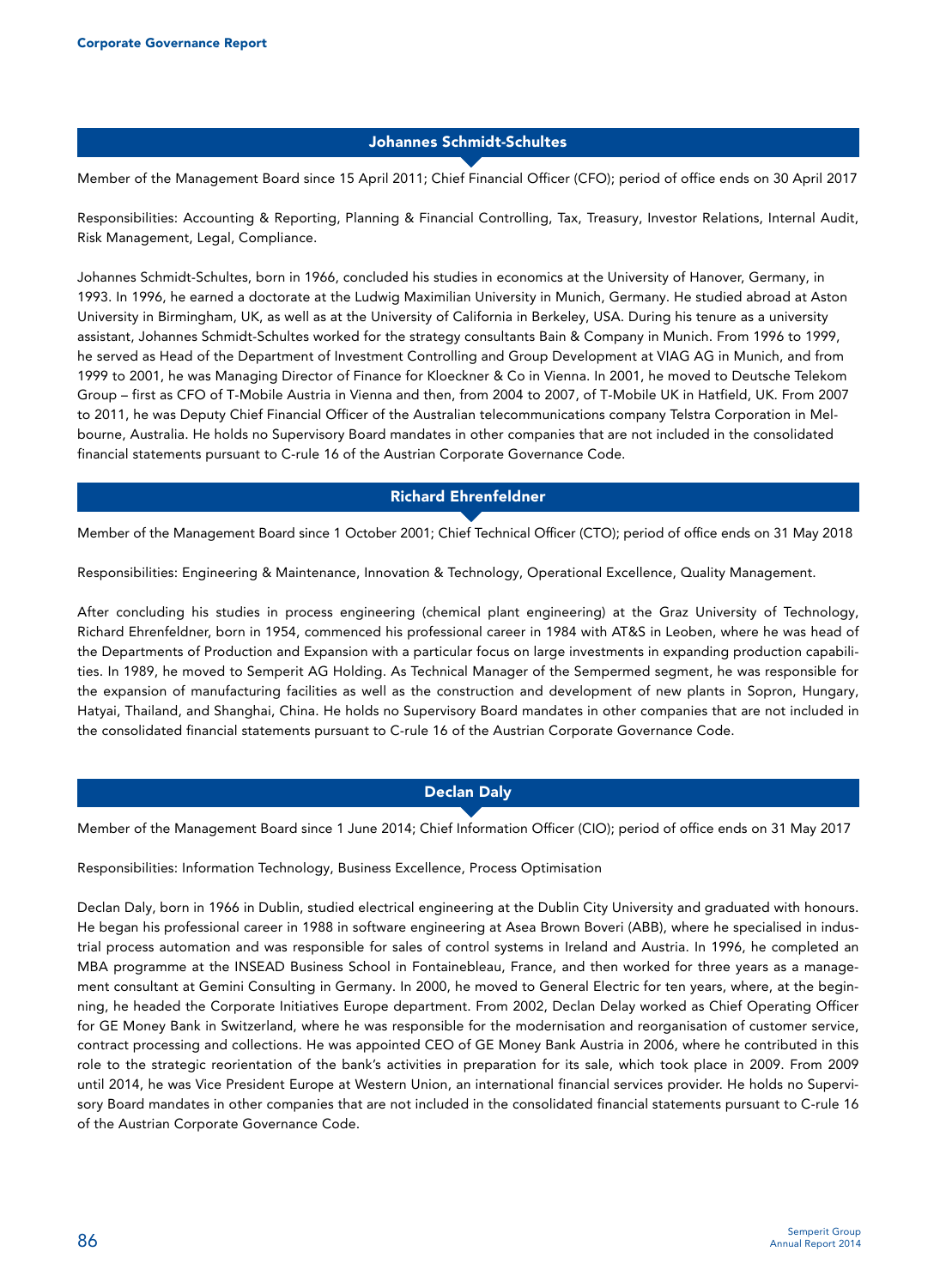# **REMUNERATION OF THE MANAGEMENT BOARD**

The remuneration of the Management Board consists of a fixed salary component, a shortterm variable, performance-based component, and a long-term variable, performancebased component, as well as remuneration in kind. The assessment for the short-term variable, performance-based salary component of the Management Board is based on net profit (earnings after tax), the return on total assets and individual, qualitative targets.

In line with the stipulations contained in the Austrian Corporate Governance Code, a variable, performance-based salary component that is linked to the achievement of sustainable, long-term and multi-year performance criteria has been integrated into the remuneration of all Management Board members. Based on the degree of achievement of the targeted objectives, this bonus is subsequently determined for the past financial year and paid out in three equal instalments over a period of three years. If the pre-defined goals are not attained, no bonus relating to this remuneration component will be allocated, or, in the case of a premature termination of the Management Board mandate, the remaining unpaid share of the bonus will not be disbursed.

The upper limit for variable, performance-based remuneration components (short- and longterm components) is between 97% and 150% of the annual fixed remuneration. In 2014, the remuneration paid to the active members of the Management Board totalled EUR 2,907 thousand (previous year: EUR 2,062 thousand), of which EUR 1,315 thousand (previous year: EUR 942 thousand) consisted of variable salary components. As a result of changes to the composition of the Management Board during the year, comparing total compensation with the previous year amounts is of limited value.

In addition, payments amounting to EUR 149 thousand were made in 2014 to the former Management Board member Richard Stralz (EUR 271 thousand in 2013).

The remuneration paid out to the former Chairman of the Management Board Rainer Zellner in 2014 amounted to EUR 371 thousand (2013: EUR 727 thousand). Further payments totalling EUR 371 thousand were made in 2014 on termination of his employment relationship (2013: EUR 838 thousand).

# **Remuneration paid out to the Management Board**

|                              |                                                                                        |                                             |                                                                 | 2014  |                                                                                        |                                             |                                                                 | 2013  |
|------------------------------|----------------------------------------------------------------------------------------|---------------------------------------------|-----------------------------------------------------------------|-------|----------------------------------------------------------------------------------------|---------------------------------------------|-----------------------------------------------------------------|-------|
| in EUR thousand              | Fixed<br>remunera-<br>tion (incl.<br>Payments<br>in kind and<br>daily allow-<br>ances) | Variable<br>short-term<br>remunera-<br>tion | Variable<br>long-term<br>remunera-<br>tion<br>("bonus<br>bank") | Total | Fixed<br>remunera-<br>tion (incl.<br>Payments<br>in kind and<br>daily allow-<br>ances) | Variable<br>short-term<br>remunera-<br>tion | Variable<br>long-term<br>remunera-<br>tion<br>("bonus<br>bank") | Total |
| Thomas Fahnemann,            |                                                                                        |                                             |                                                                 |       |                                                                                        |                                             |                                                                 |       |
| Chairman                     | 560                                                                                    | 397                                         | 113                                                             | 1,071 | 461                                                                                    | 351                                         | 160                                                             | 972   |
| <b>Richard Ehrenfeldner</b>  | 378                                                                                    | 371                                         | 32                                                              | 781   | 377                                                                                    | 248                                         | 10                                                              | 635   |
| Johannes<br>Schmidt-Schultes | 393                                                                                    | 224                                         | 28                                                              | 644   | 282                                                                                    | 150                                         | 23                                                              | 455   |
| Declan Daly                  | 261                                                                                    | 150                                         | 0                                                               | 411   | -                                                                                      |                                             | -                                                               |       |
| Total                        | 1,592                                                                                  | 1,142                                       | 173                                                             | 2,907 | 1,120                                                                                  | 749                                         | 193                                                             | 2,062 |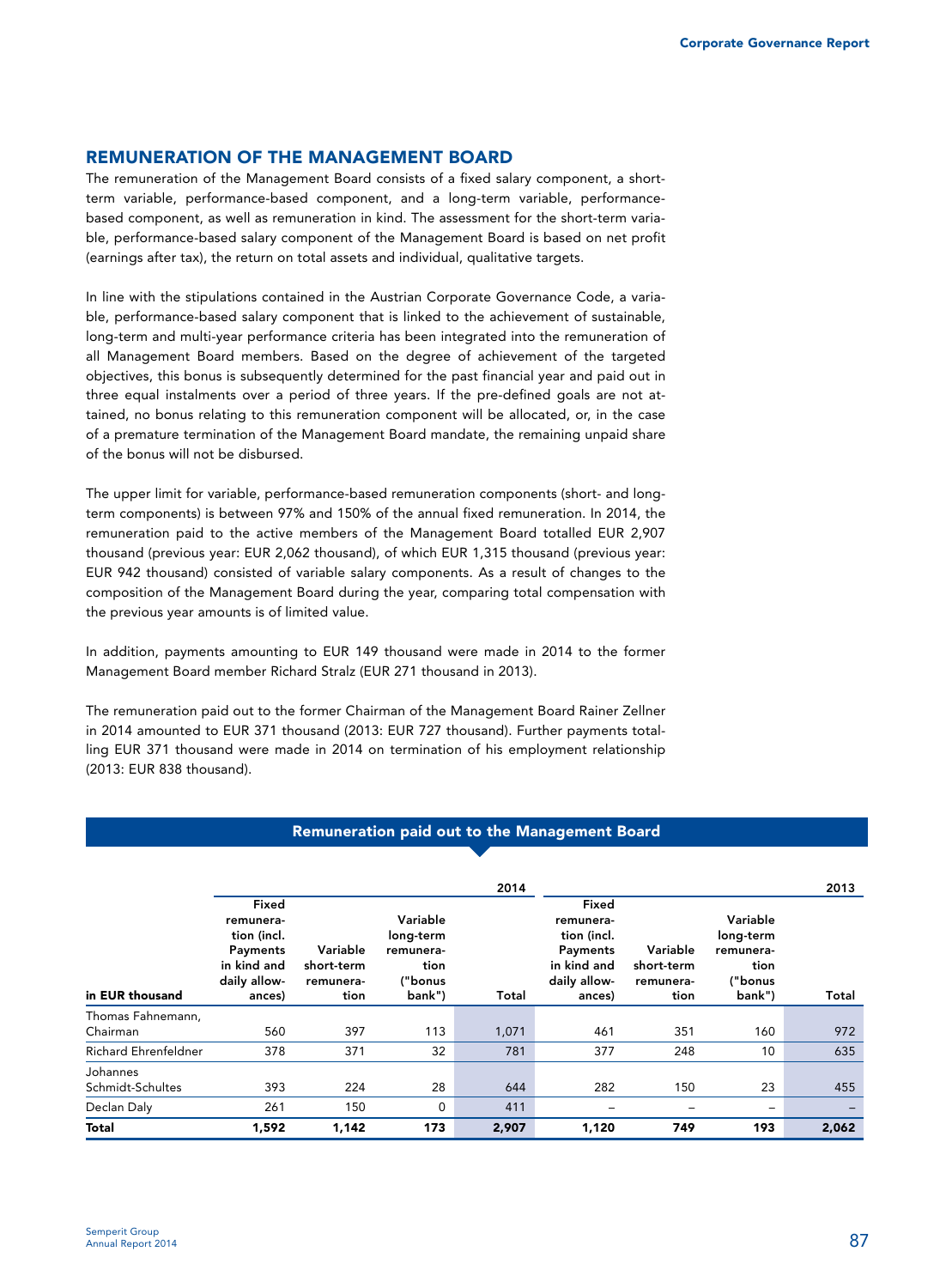### **Contributions to pensions**

A defined-contribution pension scheme has been established for the Management Board members Thomas Fahnemann, Johannes Schmidt-Schultes and Declan Daly. Annually, 1/14 of the respective fixed remuneration is paid into a pension fund (APK Pensionskasse AG). The amount of the pension is based on the capital available in the pension fund. The payout is made in accordance with the pension fund agreement. The Management Board member Richard Ehrenfeldner is covered by a pension scheme based on a reinsurance policy with Generali Versicherung AG, where 1/7 of the annual fixed remuneration is paid in. In addition, pension payments are made to previous Management Board members or their widows.

# **Contributions to pensions**

| in EUR thousand             | 2014 | 2013 |
|-----------------------------|------|------|
| Thomas Fahnemann            | 36   | 37   |
| Johannes Schmidt-Schultes   | 25   | 18   |
| <b>Richard Ehrenfeldner</b> | 53   | 53   |
| Declan Daly                 | 19   |      |
| <b>Total</b>                | 133  | 108  |

#### **Termination benefits – severance payments**

The Management Board members Thomas Fahnemann, Johannes Schmidt-Schultes and Declan Daly are subject to the Austrian Corporate Employee and Self-Employed Pension Act (Betriebliches Mitarbeiter- und Selbstständigenvorsorgegesetz – BMSVG). This Act stipulates that 1.53% of a covered individual's total remuneration (which includes all current remuneration, remuneration in kind and special payments) has to be paid to BONUS Vorsorgekasse AG. In total, the expenses for severance payments for these three active members of the Management Board amounted to EUR 28.2 thousand (2013: EUR 21.9 thousand). Richard Ehrenfeldner is covered by the termination benefits in accordance with statutory provisions (Section 23 of the Austrian Employees Act (Angestelltengesetz – AngG)) for employment relationships in Austria that began prior to 1 January 2003 ("Abfertigung Alt"). In 2014, allocations were made to the provision for severance payments owed to Mr Ehrenfeldner amounting to EUR 25.2 thousand (2013: EUR 32.3 thousand). The total provision for severance payments stood at EUR 665.1 thousand as of 31 December 2014 (31 December 2013: EUR 637.3 thousand).

#### **Directors and Officers (D&O) Insurance**

A Directors and Officers (D&O) insurance has been taken out for the members of the Management Board and senior executives – no deductible is due from Management Board members in the event of a claim; the company bears the related costs.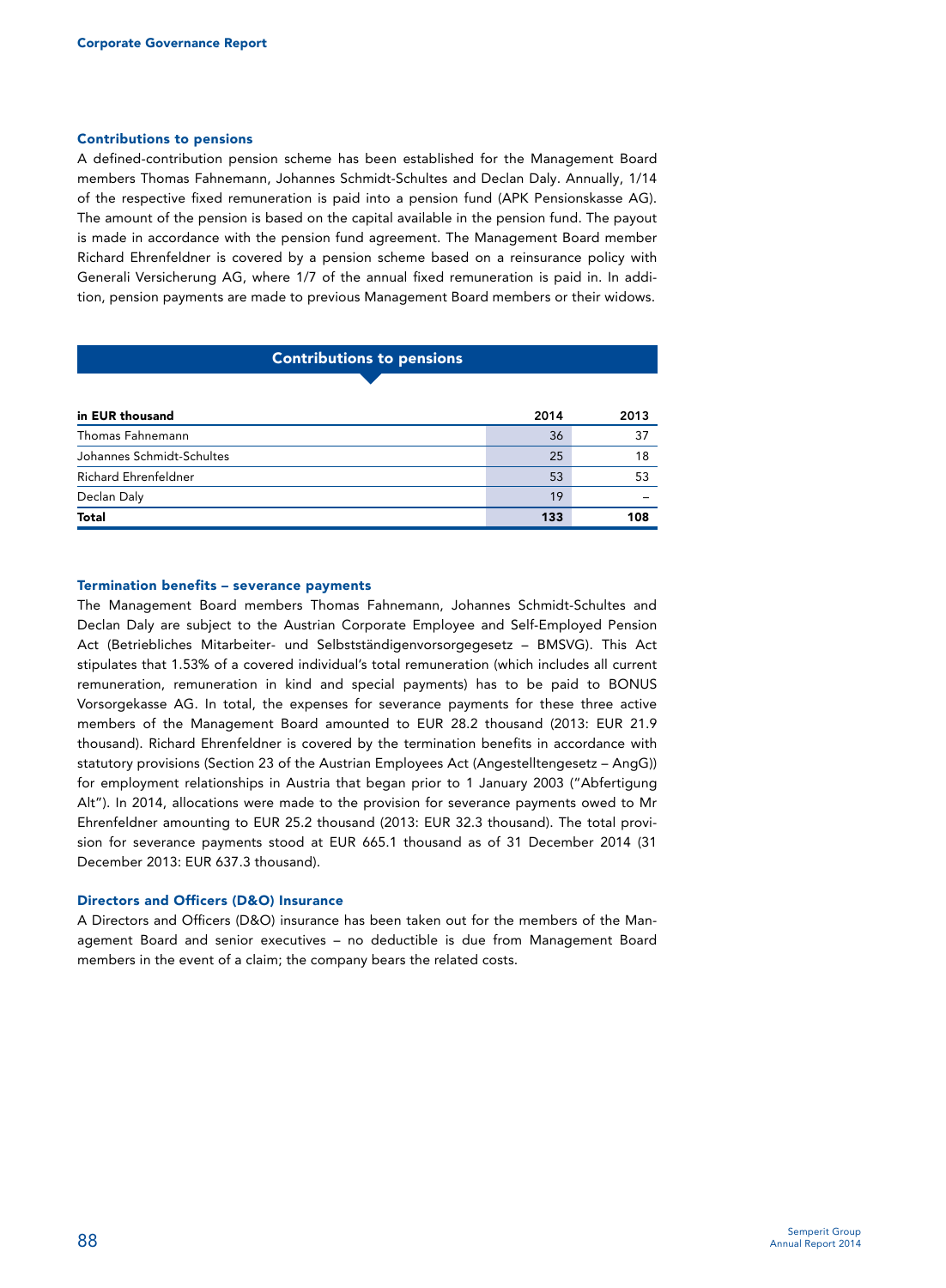# **SUPERVISORY BOARD**

The Supervisory Board consists of eight shareholder representatives and four employee representatives. The Supervisory Board has resolved to establish the following committees consisting of its own members to carry out specific functions: Remuneration Committee, Audit Committee, Nominating Committee, Strategy Committee and Joint Ventures Committee. The authority to make decisions and pass resolutions rests in the hands of the entire Supervisory Board. The Supervisory Board supervises the Management Board and supports it in managing the company, particularly when decisions of fundamental importance are to be made.

#### **Meetings of the Supervisory Board and its committees**

The Supervisory Board convened for six meetings during the 2014 financial year. In 2014, no member of the Supervisory Board attended less than 50% of the meetings.

The Presidium of the Supervisory Board consists of the Chairman, Veit Sorger, and his deputy, Michael Junghans.

The Audit Committee led by Veit Sorger carried out its activities in accordance with prevailing legal regulations and defined tasks (three meetings), and in particular dealt with the 2013 annual and consolidated financial statements, risk management, corporate governance, and preparation for the audit of the annual and consolidated financial statements for 2014.

The Nominating Committee, also under the chairmanship of Veit Sorger, held three meetings to deal with appointments for Supervisory Board mandates becoming vacant and regarding issues in connection with the extension of the Management Board term of Richard Ehrenfeldner and the appointment of Declan Daly.

The Strategy Committee, likewise under the chairmanship of Veit Sorger, met once to deal with fundamental questions about the strategic development of the group.

The Joint Ventures Committee, which is chaired by Veit Sorger, convened six meetings and dealt with the management of the relationship with our joint venture partner Sri Trang Agro-Industry Public Co Ltd. in Thailand as well as the associated litigation.

The Remuneration Committee, chaired by Veit Sorger, held two meetings, at which it dealt with the agreement on objectives of the members of the Management Board and the remuneration system for Management Board members as well as the extension of Richard Ehrenfeldner's employment agreement.

In the 2014 financial year, the Supervisory Board conducted a self-evaluation for the first time with the support of an external human resources management consultant; this is the third such self-evaluation that the Supervisory Board has conducted so far. This evaluation in 2014 was performed by distributing a questionnaire focused on issues such as the control function of the Supervisory Board with regards to the Management Board and the Management Board's adherence to its information-notification duties towards the Supervisory Board. An external provider performed the anonymous evaluation of the questionnaires completed by the Supervisory Board members. The results of the self-evaluation show that the activities of the Supervisory Board have been assessed as good. The Supervisory Board implemented individual suggestions for improvement from the 2013 self-evaluation process. In addition, a catalogue of measures was established aimed at achieving an even further improvement in the efficiency of the Supervisory Board's activities.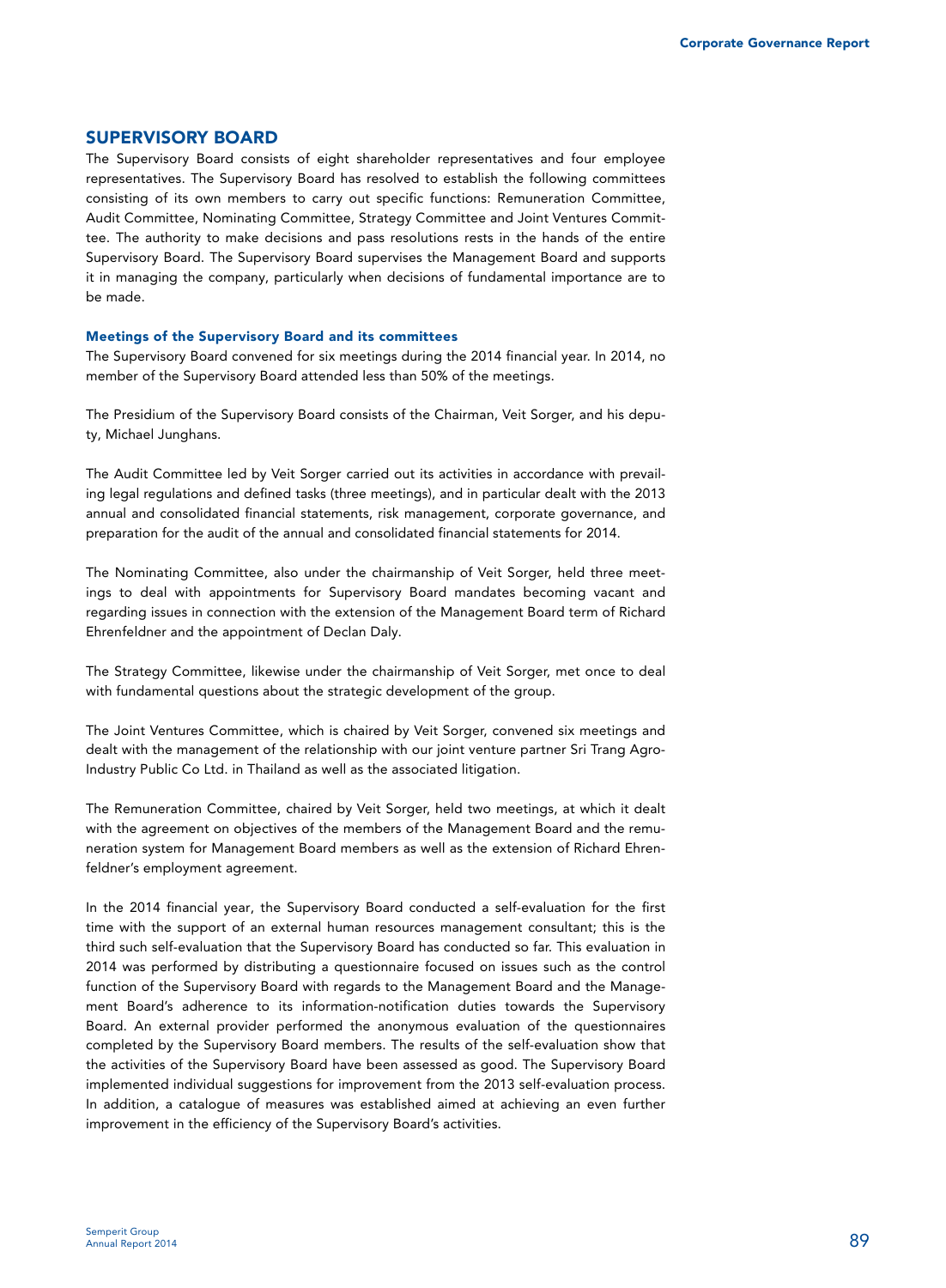# **CORPORATE BODIES OF SEMPERIT AG HOLDING: SUPERVISORY BOARD**

|                                     | <b>Composition of the Supervisory Board</b> |                  |                        |                                                                                     |                                                                                                                                                                                                                |
|-------------------------------------|---------------------------------------------|------------------|------------------------|-------------------------------------------------------------------------------------|----------------------------------------------------------------------------------------------------------------------------------------------------------------------------------------------------------------|
|                                     |                                             | Year of<br>birth | <b>First appointed</b> | End of current term of office <sup>1)</sup>                                         | Supervisory board positions<br>in other listed companies                                                                                                                                                       |
| Shareholder<br>representatives      |                                             |                  |                        |                                                                                     |                                                                                                                                                                                                                |
| Veit Sorger<br>Chairman             | 2) 3)                                       | 1942             | 26/05/2004             | Until the Annual General<br>Meeting resolving upon the<br>2014 financial year       | Lenzing AG,<br>Binder+Co AG                                                                                                                                                                                    |
| Michael Junghans<br>Deputy Chairman | 2)                                          | 1967             | 28/04/2010             | Resigns the mandate on<br>28/04/2015 (date of the<br><b>Annual General Meeting)</b> | Lenzing AG (Chairman)                                                                                                                                                                                          |
| Stefan Fida<br>Member               | 2) 3)                                       | 1979             | 29/04/2014             | Until the Annual General<br>Meeting resolving upon the<br>2016 financial year       |                                                                                                                                                                                                                |
| Walter Koppensteiner<br>Member      | 2) 3)                                       | 1959             | 23/04/2012             | Until the Annual General<br>Meeting resolving upon the<br>2014 financial year       | ÷                                                                                                                                                                                                              |
| Patrick Prügger<br>Member           | 2)                                          | 1975             | 14/04/2011             | Until the Annual General<br>Meeting resolving upon the<br>2016 financial year       | Lenzing AG,<br><b>AMAG Austria Metall AG</b>                                                                                                                                                                   |
| Andreas Schmidradner<br>Member      | 2)                                          | 1961             | 20/05/2008             | Until the Annual General<br>Meeting resolving upon the<br>2015 financial year       | Lenzing AG                                                                                                                                                                                                     |
| Astrid Skala-Kuhmann<br>Member      | 2) 3)                                       | 1953             | 29/04/2014             | Until the Annual General<br>Meeting resolving upon the<br>2016 financial year       | Lenzing AG                                                                                                                                                                                                     |
| Ingrid Wesseln<br>Member            | 2) 3)                                       | 1966             | 23/04/2012             | Until the Annual General<br>Meeting resolving upon the<br>2014 financial year       |                                                                                                                                                                                                                |
| <b>Employee representatives</b>     |                                             |                  |                        |                                                                                     | <b>Works Council function</b>                                                                                                                                                                                  |
| Sigrid Haipl                        |                                             | 1960             | 26/03/2012             |                                                                                     | Chair of the Works Council<br>- White-collar workers, Vienna,<br>Member of the Central Works<br>Council of Semperit AG<br>Holding, Member of the<br>European Works Council                                     |
| Alexander Hollerer                  |                                             | 1954             | 01/07/1998             |                                                                                     | Chairman of the European<br>Works Council, Chairman of<br>the Central Works Council of<br>Semperit AG Holding,<br>Chairman of the Works<br>Council - White-collar workers,<br>Wimpassing, Austria              |
| Michaela Jagschitz                  |                                             | 1961             | 29/04/2014             |                                                                                     | Member of the Works<br>Council - White-collar workers,<br>Wimpassing, Austria                                                                                                                                  |
| Andreas Slama                       |                                             | 1966             | 31/01/2009             | Until 02/03/2015                                                                    |                                                                                                                                                                                                                |
| Karl Voitl                          |                                             | 1966             | 20/03/2015             |                                                                                     | Deputy Chairman of the<br>Central Works Council of<br>Semperit AG Holding, Deputy<br>Chairman of the European<br>Works Council, Chairman of<br>the Works Council - Blue-collar<br>workers, Wimpassing, Austria |

<sup>1)</sup> Pursuant to the Articles of Association, one fifth of the members of the Supervisory Board automatically leave their positions every year at the end of the Annual General<br>- Meeting.<br><sup>2)</sup> Have declared their independen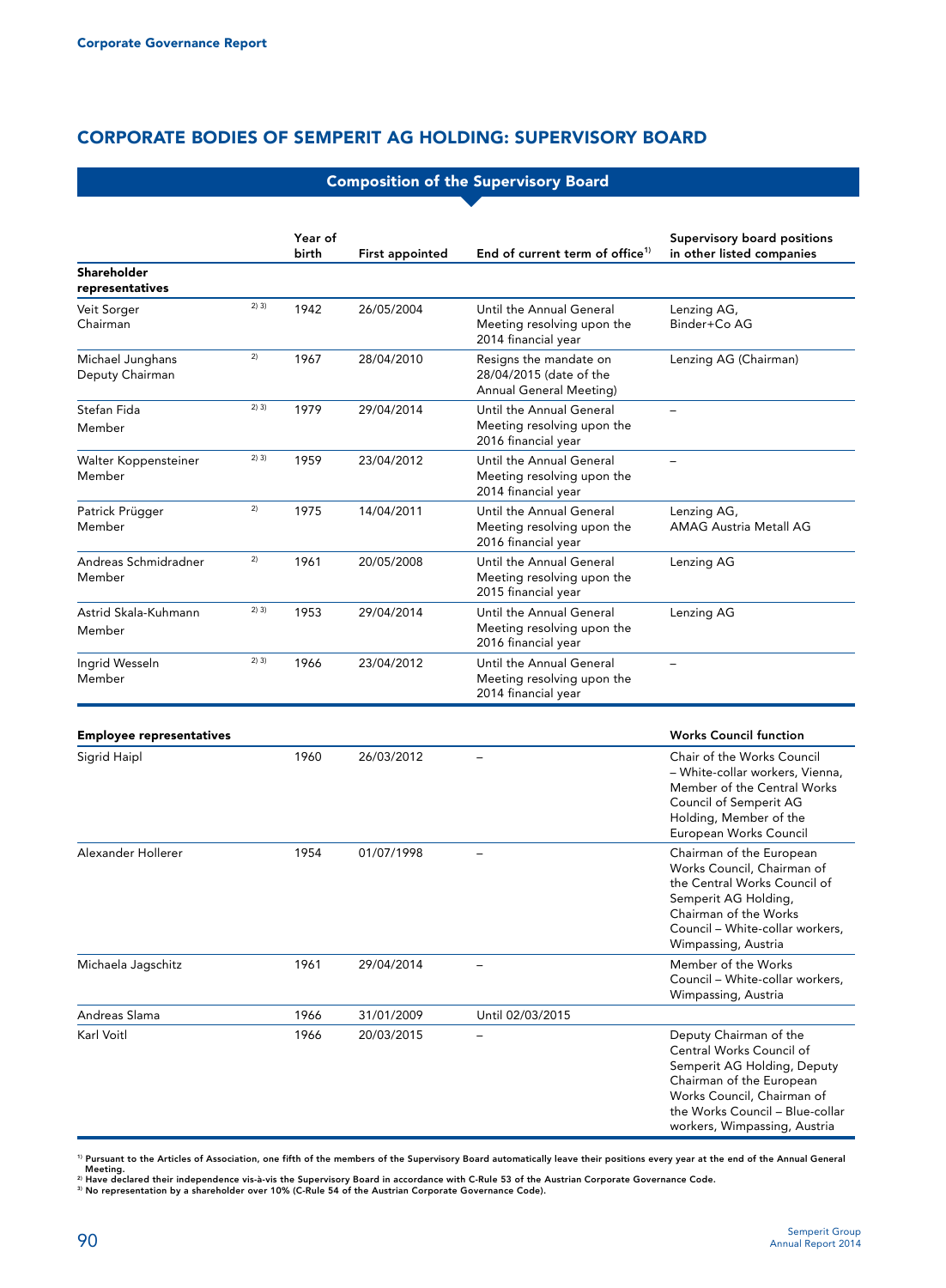# **Composition of the Committees of the Supervisory Board**

| Committee                     | <b>Members</b>                     |
|-------------------------------|------------------------------------|
| <b>Remuneration Committee</b> | Veit Sorger (Chairman)             |
|                               | Michael Junghans                   |
|                               | Stefan Fida                        |
| <b>Audit Committee</b>        | Veit Sorger (Chairman)             |
|                               | Michael Junghans (Deputy Chairman) |
|                               | Patrick Prügger                    |
|                               | Andreas Schmidradner               |
|                               | Alexander Hollerer                 |
|                               | Karl Voitl                         |
| <b>Nominating Committee</b>   | Veit Sorger (Chairman)             |
|                               | Michael Junghans                   |
|                               | Stefan Fida                        |
|                               | Ingrid Wesseln                     |
|                               | Alexander Hollerer                 |
|                               | Karl Voitl                         |
| <b>Strategy Committee</b>     | Veit Sorger (Chairman)             |
|                               | Michael Junghans                   |
|                               | Walter Koppensteiner               |
|                               | Andreas Schmidradner               |
|                               | Alexander Hollerer                 |
|                               | Karl Voitl                         |
| Joint Ventures Committee      | Veit Sorger (Chairman)             |
|                               | Michael Junghans                   |
|                               | Patrick Prügger                    |
|                               | Stefan Fida                        |
|                               | Alexander Hollerer                 |

## **Guidelines for the independence of Supervisory Board members**

A member of the Supervisory Board shall be deemed independent if he/she has no business or personal relations with the company or its Management Board that would constitute a material conflict of interest and could thus influence the member's behaviour.

In evaluating the independence of a Supervisory Board member, the Supervisory Board uses the following guidelines, which correspond to those contained in Appendix 1 of the July 2012 version of the Austrian Corporate Governance Code:

- − The Supervisory Board member shall not have been a member of the Management Board or as a managing employee of the company or one of its subsidiaries in the past five years.
- − The Supervisory Board member shall not maintain or have maintained in the past year any business relations with the company or one of its subsidiaries to an extent of significance for the Supervisory Board member.

This shall also apply to business relationships with companies in which the Supervisory Board member has a considerable economic interest, but not for exercising functions in the bodies of the group. According to L-Rule 48, the approval of individual transactions by the Supervisory Board does not automatically mean that the person is qualified as not independent.

− The Supervisory Board member shall not have been the auditor of the company or have owned a share in the auditing company or have worked there as an employee in the past three years.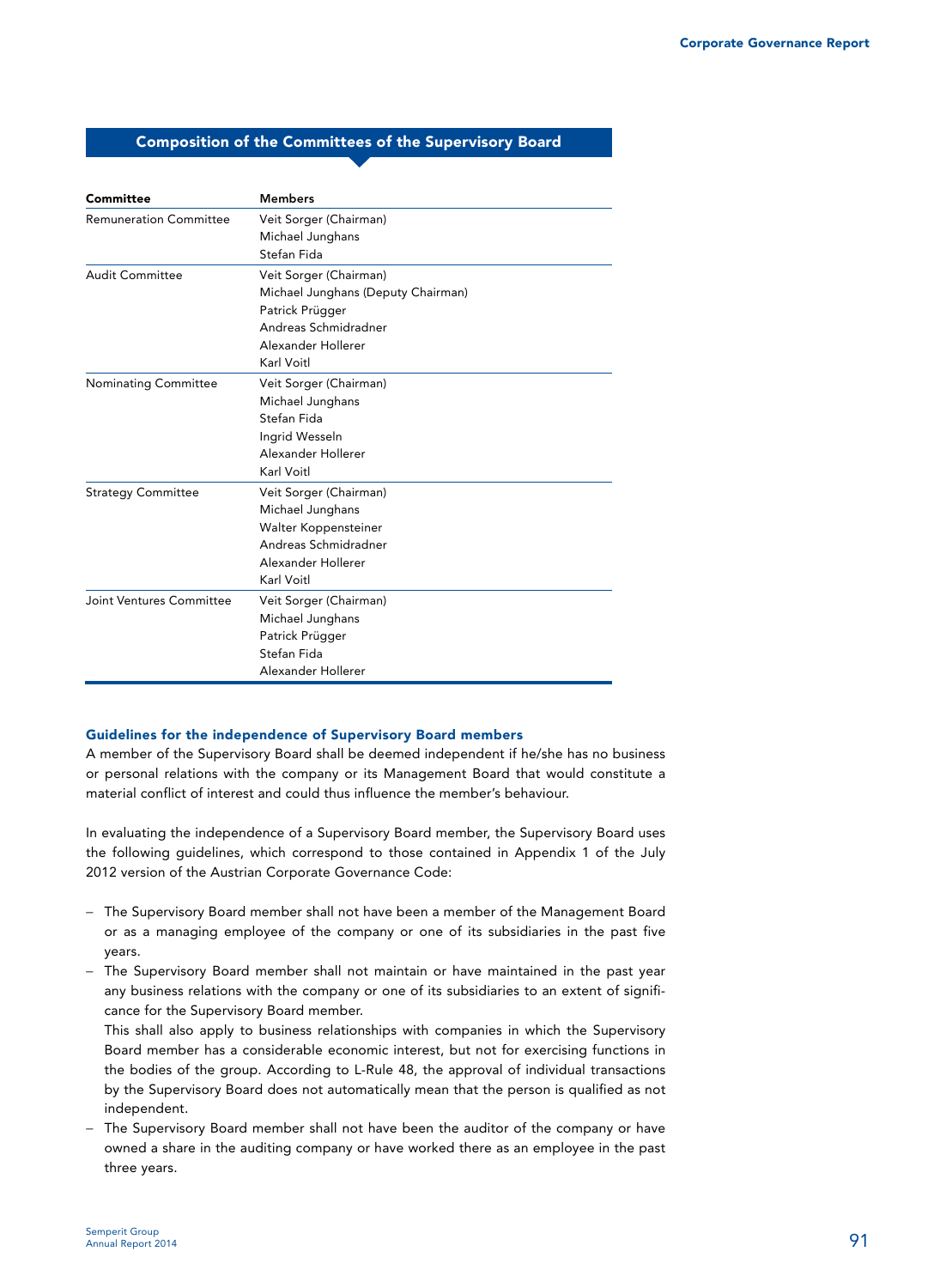- − The Supervisory Board member shall not be a member of the Management Board of another company in which a Management Board member of the company is a Supervisory Board member.
- − The Supervisory Board member shall not serve on the Supervisory Board for more than 15 years. This limitation does not apply to Supervisory Board members who are shareholders with a direct investment in the company or who represent the interests of such a shareholder.
- − The Supervisory Board member shall not be a close relative (direct offspring, spouses, life partners, parents, uncles, aunts, siblings, nieces, nephews) of a Management Board member or of persons having one of the aforementioned relations.

# **REMUNERATION OF THE SUPERVISORY BOARD**

On 29 April 2014, the Annual General Meeting approved the remuneration structure for the members of the Supervisory Board for 2013. A Directors and Officers (D&O) insurance has been taken out for the members of the Supervisory Board; the company bears the related costs.

# Remuneration paid in the 2014 financial year to shareholder representatives in the Supervisory Board<sup>1)</sup>

| in EUR               | <b>Base</b><br>remuneration | Remuneration<br>for membership<br>of the<br>committee | Attendance fee | Total   |
|----------------------|-----------------------------|-------------------------------------------------------|----------------|---------|
| Veit Sorger          | 40,000                      | 35,000                                                | 8,000          | 83,000  |
| Michael Junghans     | 30,000                      | 20,000                                                | 8,000          | 58,000  |
| Walter Koppensteiner | 20,000                      | 0                                                     | 5,500          | 25,500  |
| Patrick Prügger      | 20,000                      | 10,000                                                | 6,000          | 36,000  |
| Andreas Schmidradner | 20,000                      | 10,000                                                | 6,000          | 36,000  |
| Ingrid Wesseln       | 20,000                      | 5,000                                                 | 5,000          | 30,000  |
|                      | 150,000                     | 80,000                                                | 38,500         | 268,500 |

**1) Employee representatives receive no remuneration.**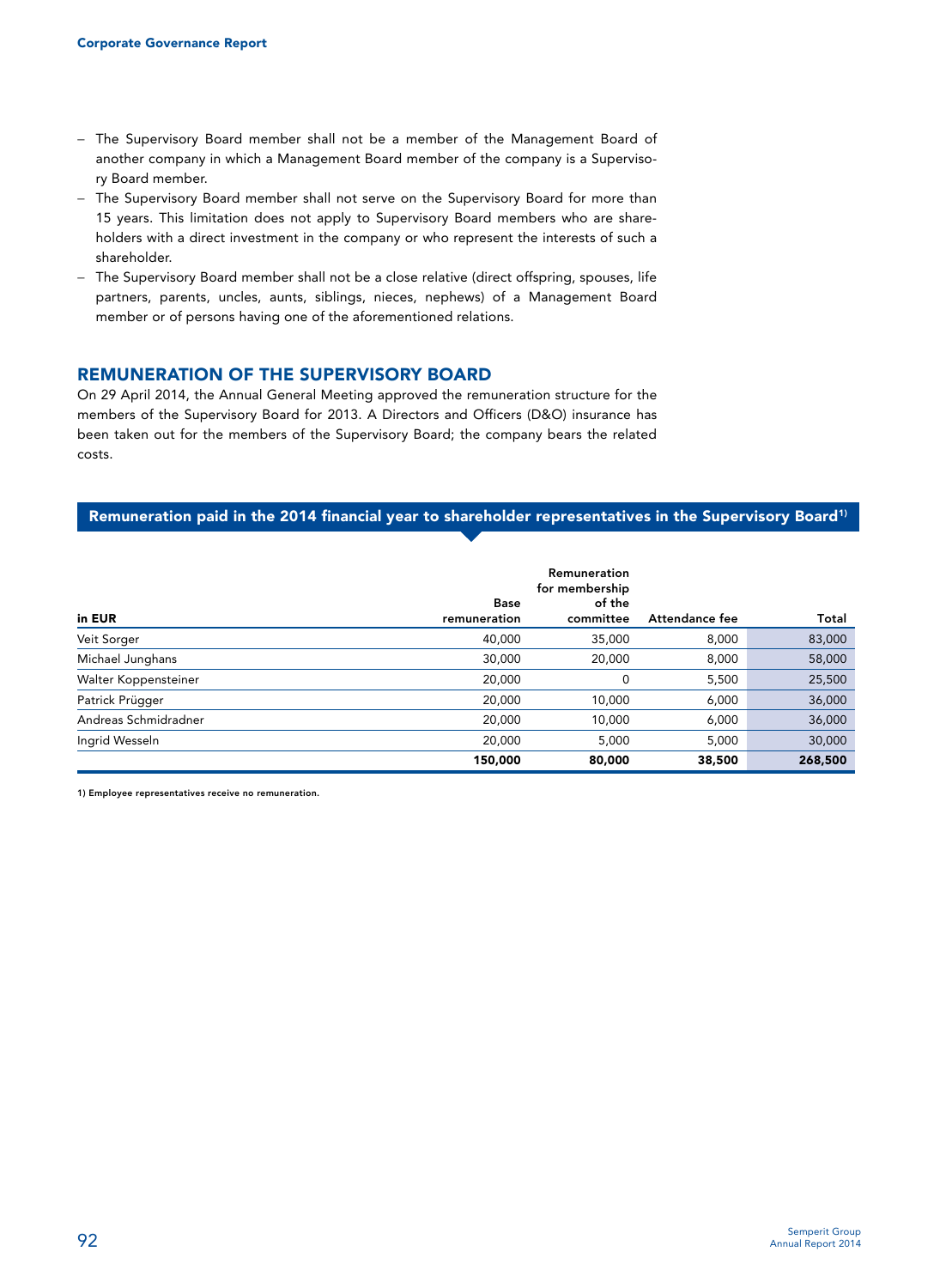# **COMPLIANCE DIRECTIVE**

In order to implement and ensure compliance with all relevant stock exchange regulations, Semperit has issued its own Compliance Policy designed to prevent the misuse or dissemination of insider information. Compliance is monitored and administered by a specially designated Compliance Officer who reports directly to the Management Board. The Compliance Directive can be viewed at the following link:

www.semperitgroup.com/en/ir/corporate-governance/compliance-code.

## **CODE OF CONDUCT**

In order to strengthen and expand existing compliance tools beyond stock exchange compliance, a compliance organisation was implemented in 2012 that covers all corporate units. A Group Compliance Officer receives support in fulfilling his responsibilities from 15 compliance officers working in the largest subsidiaries of the Semperit Group. The Group Compliance Officer reports any incidents to the Compliance Committee and the Chief Financial Officer. The Compliance Committee meets regularly twice a year and also on an ad-hoc basis.

The Code of Conduct that was adopted in 2012 applies to all employees and managers. Its most important objectives are to avoid corruption, money laundering, human rights violations and insider trading. In addition, it deals with aspects of data protection, export restrictions and the protection of the interests of all stakeholders. These requirements for behaviour are further specified in thematic compliance guidelines that are available to all employees in more than ten languages. Employees receive an in-depth and practical training on the matters referred to in the Code of Conduct. In addition, the relevant employees are regularly updated about current issues, or when appropriate. The Code of Conduct can be viewed at the following website:

www.semperitgroup.com/en/ir/corporate-governance/code-of-conduct.

# **ADVANCEMENT OF WOMEN**

Semperit sees itself as a fair and responsible employer, and would therefore like to offer equal opportunities to every employee. Using flexible work models such as flexitime and part-time work, as well as special parental part-time arrangements, the group aims at continuously increasing the proportion of female employees. As a traditional industrial company with a technical focus, the share of women in Austria was somewhat more than 20% at the end of 2014. The share of female employees amounted to 30% throughout Europe and to around 20% group-wide. The decline at the total group level compared with 2013 is due to the change in the method of consolidation for Siam Sempermed Corp. Ltd. in Thailand. In 2014, the share of women in management (Management Board, Executive Committee, department heads) was slightly less than 10%.

## **DIRECTOR'S DEALINGS**

In accordance with Section 48d of the Austrian Stock Exchange Act ( Börsegesetz – BörseG), share purchases or sales by members of the Management and Supervisory Boards must be reported to the Austrian Financial Market Authority within five working days following the conclusion of the transaction. They will be published on its website at:

https://www.fma.gv.at/en/companies/issuers/directors-dealings/directorsdealingsdatabase.html.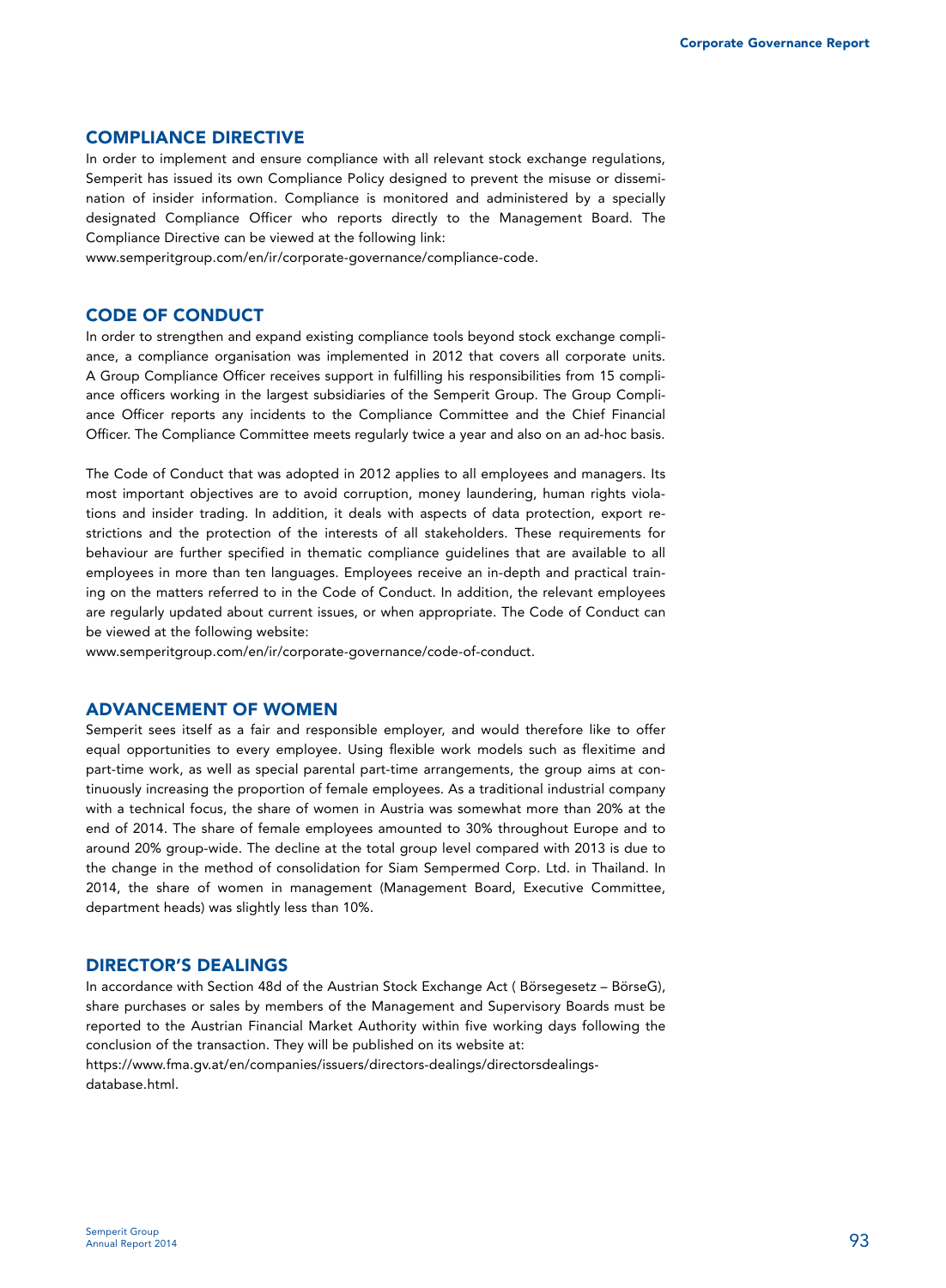# **INTERNAL AUDIT & RISK MANAGEMENT**

The Internal Audit & Risk Management department reports directly to the Management Board and prepares an audit plan and an annual activity report for the previous financial year. The Management Board discusses these reports with the members of the Supervisory Board. In addition, the department performs risk management tasks. This includes, in particular, the central coordination and monitoring of risk management processes for the group as a whole, as well as risk assessment and comprehensive reporting to the Management and Supervisory Boards. The effectiveness of the company's risk management system is evaluated by the group's auditor on the basis of the reports and other documents provided. The auditor's report is presented to the Management Board as well as to the Supervisory Board.

The purpose of the internal control system (ICS) of the Semperit Group is to ensure the effectiveness and efficiency of business operations, the reliability of financial reporting, and adherence to applicable laws and regulations. It also supports the early recognition and monitoring of risks from inadequate monitoring systems and fraudulent actions, and is revised and expanded on an ongoing basis by the Internal Audit & Risk Management department together with the relevant specialist departments. To that end, the accountingrelated processes were subject to another comprehensive, systematic review in 2013 and 2014, with Internal Audit & Risk Management taking the lead role, in order to ensure an effective ICS. All companies in the group worldwide are required to comply with the minimum standards derived from this review. First, those standards were rolled out in 2013 primarily in Europe. In 2014, the rollout of these standards took place in Asia and America. Follow up audits in Europe were undertaken to ensure a sustainable implementation of the standards.

#### **EXTERNAL EVALUATION**

In accordance with R-Rule 62 of the Austrian Corporate Governance Code, the Semperit Group engaged an external organisation in 2014 to evaluate its compliance with the stipulations contained in the Code and the accuracy of the associated public reporting for the 2013 financial year. This evaluation, which was performed by KPMG Austria GmbH Wirtschaftsprüfungs und Steuerberatungsgesellschaft, did not identify any facts inconsistent with the declaration of the Management Board and Supervisory Board found in the Corporate Governance Report 2013 of the company with respect to its compliance with the C-Rules and R-Rules of the Austrian Corporate Governance Code. In accordance with R-Rule 62, a new evaluation will take place for the 2016 financial year.

Vienna, 24 March 2015

The Management Board

 **Thomas Fahnemann Chairman of the Management Board** 

**Johannes Schmidt-Schultes Chief Financial Officer** 

**Richard Ehrenfeldner Chief Technical Officer** 

**Declan Daly Chief Information Officer**